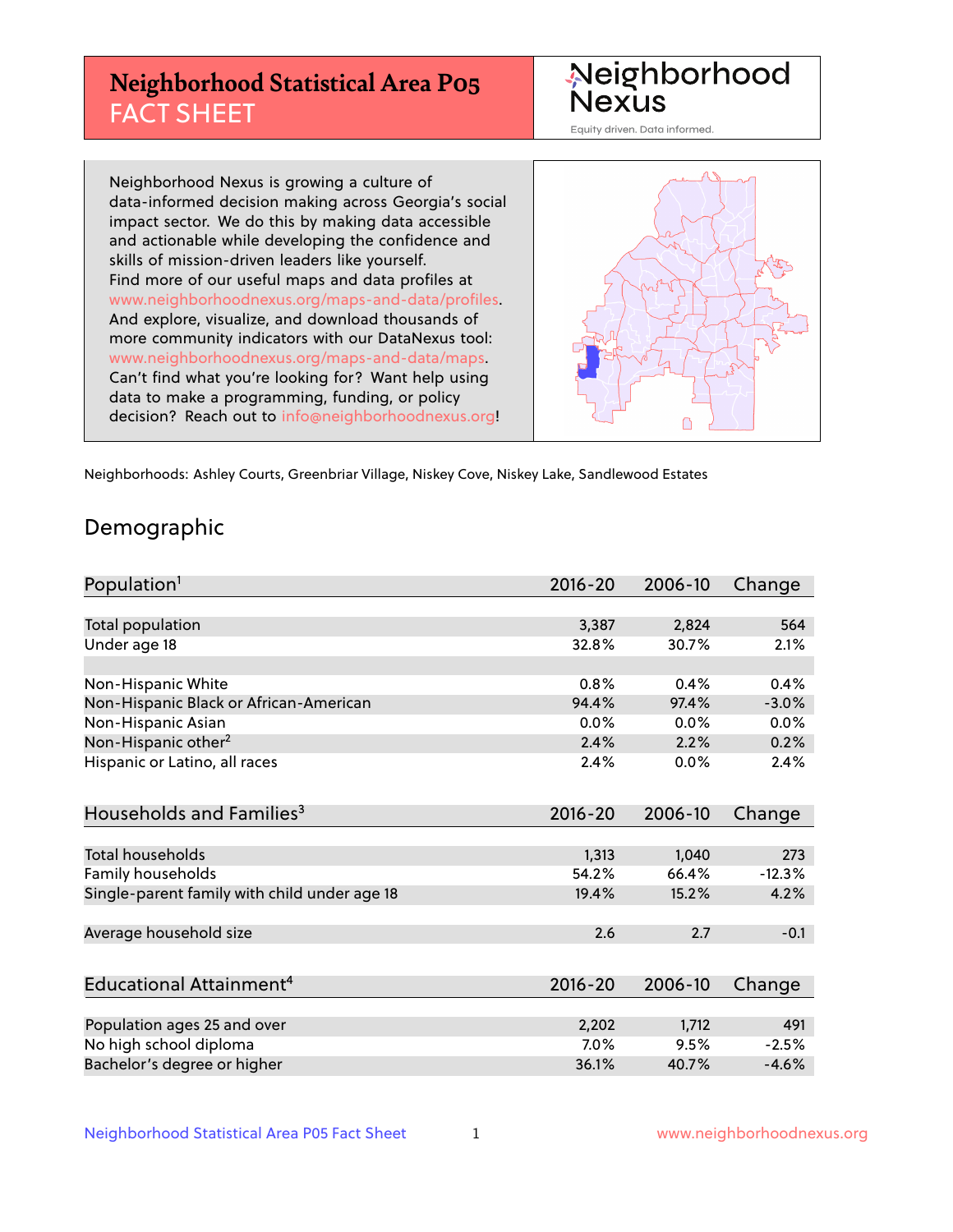# Change Measures, continued...

| Employment <sup>5</sup>                                 | $2016 - 20$ | 2006-10  | Change      |
|---------------------------------------------------------|-------------|----------|-------------|
|                                                         |             |          |             |
| Total workers residing in Neighborhood Statistical Area | 1,016       | 691      | 325         |
| Workers with earnings \$1250/month or less              | 20.1%       | 23.3%    | $-3.2%$     |
| Workers with earnings \$1251/month to \$3333/month      | 38.5%       | 42.3%    | $-3.8%$     |
| Workers with earnings greater than \$3333/month         | 41.4%       | 34.4%    | 7.0%        |
| Total jobs located in Neighborhood Statistical Area     | 207         | 343      | $-136$      |
| Jobs with earnings \$1250/month or less                 | 16.4%       | 25.4%    | $-8.9%$     |
| Jobs with earnings \$1251/month to \$3333/month         | 23.7%       | 40.8%    | $-17.1%$    |
| Jobs with earnings greater than \$3333/month            | 59.9%       | 33.8%    | 26.1%       |
|                                                         |             |          |             |
| Jobs/workers ratio                                      | 0.2         | 0.5      | $-0.3$      |
|                                                         |             |          |             |
| Income and Poverty <sup>6</sup>                         | 2016-20     | 2006-10  | Change      |
| Median household income                                 | \$47,141    | \$55,836 | $-$ \$8,695 |
|                                                         |             |          |             |
| Population for whom poverty status is determined        | 3,379       | 2,824    | 555         |
| Population below poverty                                | 26.1%       | 13.9%    | 12.2%       |
| Housing <sup>7</sup>                                    | 2016-20     | 2006-10  | Change      |
|                                                         |             |          |             |
| Total housing units                                     | 1,453       | 1,220    | 232         |
| Occupied housing units                                  | 90.4%       | 85.2%    | 5.2%        |
| Vacant housing units                                    | 9.6%        | 14.8%    | $-5.2%$     |
|                                                         |             |          |             |
| Occupied housing units                                  | 1,313       | 1,040    | 273         |
| Owner occupied housing units                            | 43.8%       | 69.7%    | $-25.9%$    |
| Renter occupied housing units                           | 56.2%       | 30.3%    | 25.9%       |
|                                                         |             |          |             |
| Access to a Vehicle <sup>8</sup>                        | $2016 - 20$ | 2006-10  | Change      |
|                                                         |             |          |             |
| Occupied housing units                                  | 1,313       | 1,040    | 273         |
| No vehicle available                                    | 8.6%        | 6.1%     | 2.5%        |
|                                                         |             |          |             |
| Crime Rates, per 10,000 Population <sup>9</sup>         | 2017-21     | 2012-16  | Change      |
|                                                         |             |          |             |
| All Part I crimes                                       | 258.6       | 438.0    | $-179.4$    |
| Violent crime                                           | 43.1        | 53.9     | $-10.8$     |
| Murder                                                  | 3.0         | 1.3      | 1.7         |
| Robbery                                                 | 10.6        | 25.3     | $-14.7$     |
| Aggravated assault                                      | 29.5        | 27.3     | 2.3         |
| Property crime                                          | 215.5       | 384.2    | $-168.7$    |
| <b>Burglary</b>                                         | 54.9        | 155.1    | $-100.2$    |
| Larceny                                                 | 117.5       | 155.1    | $-37.6$     |
| Vehicle theft                                           | 43.1        | 74.0     | $-30.9$     |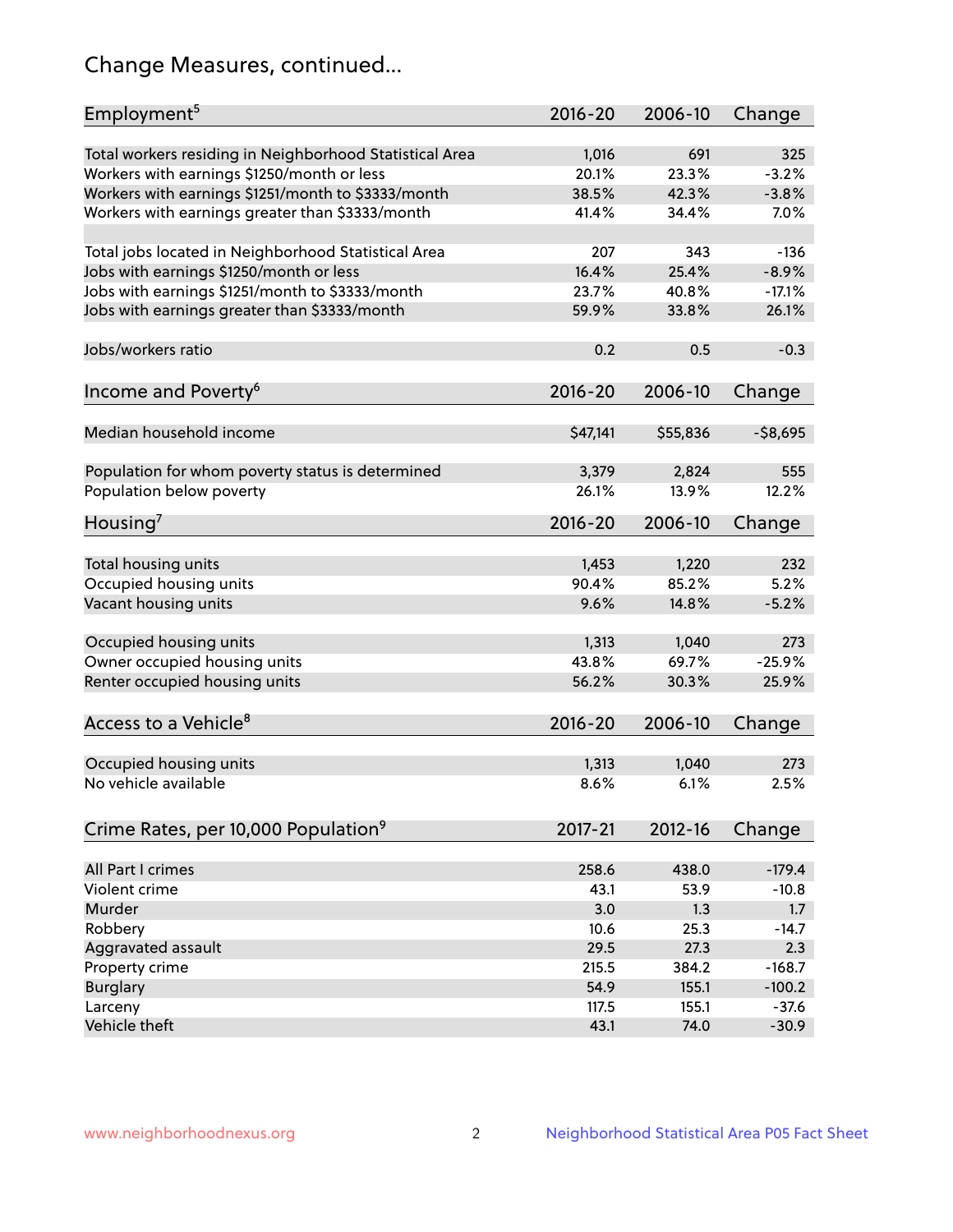# Current Data: Demographic

| Sex and Age, 2016-20 <sup>10</sup>                    | <b>Estimate</b> | Margin of Error |
|-------------------------------------------------------|-----------------|-----------------|
| Total population                                      | 3,387           | $\pm$ 882       |
| Male                                                  | 48.9%           | ±10.9%          |
| Female                                                | 51.1%           | $\pm$ 3.9%      |
| Under 5 years                                         | 9.2%            | ±6.8%           |
| 5 to 9 years                                          | 10.4%           | $\pm$ 8.4%      |
| 10 to 14 years                                        | 8.5%            | $\pm$ 5.0%      |
| 15 to 19 years                                        | 5.7%            | $\pm$ 5.2%      |
| 20 to 24 years                                        | 1.2%            | $\pm 2.3\%$     |
| 25 to 34 years                                        | 13.2%           | $\pm$ 5.2%      |
| 35 to 44 years                                        | 17.5%           | $\pm$ 11.5%     |
| 45 to 54 years                                        | 10.1%           | ±4.8%           |
| 55 to 59 years                                        | 5.3%            | $\pm 3.6\%$     |
| 60 to 64 years                                        | 4.8%            | $\pm 3.0\%$     |
| 65 to 74 years                                        | 7.5%            | $\pm$ 3.4%      |
| 75 to 84 years                                        | 5.4%            | $\pm 3.0\%$     |
| 85 years and over                                     | 1.4%            | ±1.6%           |
| Median age (years)                                    | 37.7            | $\pm$ 3.0       |
| Race and Ethnicity, 2016-20 <sup>11</sup>             | <b>Estimate</b> | Margin of Error |
| Total population                                      | 3,387           | $\pm$ 882       |
| Hispanic or Latino (of any race)                      | 2.4%            | $\pm$ 5.1%      |
| Not Hispanic or Latino                                | 97.6%           | $\pm$ 7.1%      |
| White alone                                           | 0.8%            | $\pm 1.5\%$     |
| Black or African American alone                       | 94.4%           | $\pm$ 11.9%     |
| American Indian and Alaska Native alone               | 0.1%            | $\pm$ 0.5%      |
| Asian alone                                           | 0.0%            | $\pm$ 0.4%      |
| Native Hawaiian and other Pacific Islander alone      | 0.0%            | $\pm$ 0.4%      |
| Some other race alone                                 | 0.2%            | $\pm$ 0.6%      |
| Two or more races                                     | 2.1%            | ±2.8%           |
| U.S. Citizenship Status, 2016-20 <sup>12</sup>        | Estimate        | Margin of Error |
| Foreign-born population                               | 234             | $\pm 361$       |
| Naturalized U.S. citizen                              | 33.8%           | $\pm$ 38.3%     |
| Not a U.S. citizen                                    | 66.2%           | ±92.8%          |
| Citizen, Voting Age Population, 2016-20 <sup>13</sup> | <b>Estimate</b> | Margin of Error |
| Citizen, 18 and over population                       | 2,123           | $\pm$ 393       |
| Male                                                  | 43.4%           | $\pm$ 10.3%     |
| Female                                                | 56.6%           | $\pm$ 7.9%      |
|                                                       |                 |                 |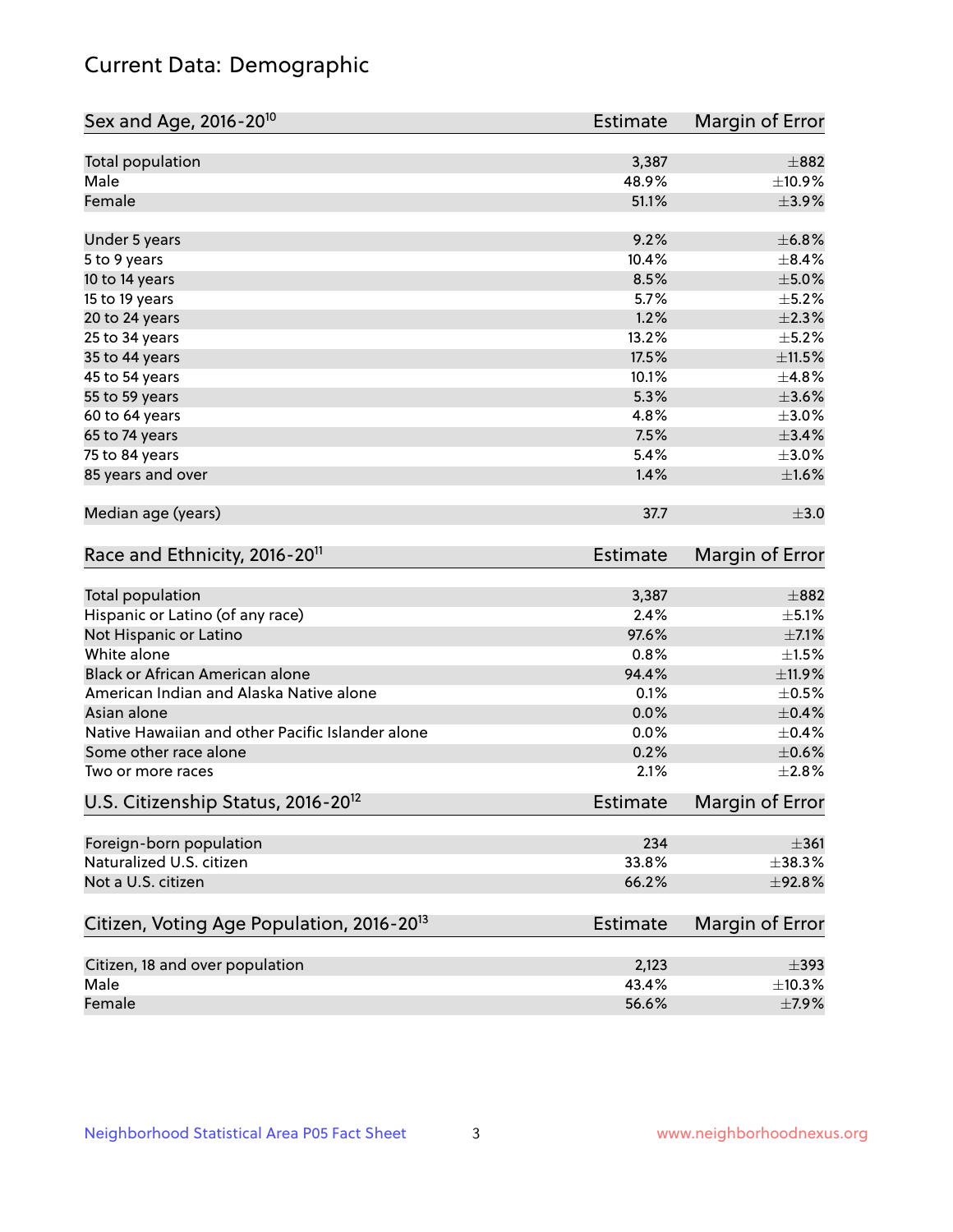# Current Data: Economic

| Income, 2016-20 <sup>14</sup>                                     | Estimate | Margin of Error |
|-------------------------------------------------------------------|----------|-----------------|
|                                                                   |          |                 |
| All households                                                    | 1,313    | $\pm$ 385       |
| Less than \$10,000                                                | 7.5%     | $\pm$ 6.4%      |
| \$10,000 to \$14,999                                              | 9.3%     | ±12.7%          |
| \$15,000 to \$24,999                                              | 8.8%     | $\pm$ 7.9%      |
| \$25,000 to \$34,999                                              | 6.6%     | $\pm$ 5.7%      |
| \$35,000 to \$49,999                                              | 22.1%    | ±25.2%          |
| \$50,000 to \$74,999                                              | 23.3%    | ±13.8%          |
| \$75,000 to \$99,999                                              | 7.8%     | $\pm$ 6.1%      |
| \$100,000 to \$149,999                                            | 6.1%     | $\pm$ 6.1%      |
| \$150,000 to \$199,999                                            | 3.3%     | $\pm$ 4.3%      |
| \$200,000 or more                                                 | 5.2%     | $\pm$ 4.4%      |
| Median household income (dollars)                                 | \$47,141 | $\pm$ 5,760     |
| Mean household income (dollars)                                   | \$64,936 | ±4,385          |
| Households with earnings                                          | 78.9%    | $\pm$ 19.5%     |
| Mean earnings (dollars)                                           | \$63,410 | $\pm$ 33,939    |
| Households with Social Security                                   | 26.5%    | $\pm$ 7.6%      |
| Mean Social Security income (dollars)                             | \$17,155 | ±3,798          |
| Households with retirement income                                 | 24.5%    | $\pm$ 8.0%      |
| Mean retirement income (dollars)                                  | \$27,240 | ±10,696         |
| Households with Supplemental Security Income                      | 6.1%     | $\pm$ 6.3%      |
|                                                                   | \$11,829 | $\pm 429$       |
| Mean Supplemental Security Income (dollars)                       |          | $\pm$ 11.1%     |
| Households with cash public assistance income                     | 4.3%     |                 |
| Mean cash public assistance income (dollars)                      | \$1,063  | $\pm 787$       |
| Households with Food Stamp/SNAP benefits in the past 12<br>months | 29.7%    | ±27.8%          |
| Family households                                                 | 711      | $\pm$ 189       |
| Less than \$10,000                                                | 5.8%     | $\pm$ 7.7%      |
| \$10,000 to \$14,999                                              | 8.9%     | ±13.0%          |
| \$15,000 to \$24,999                                              | 9.6%     | ±14.3%          |
| \$25,000 to \$34,999                                              | 8.8%     | ±11.5%          |
| \$35,000 to \$49,999                                              | 13.9%    | ±13.9%          |
| \$50,000 to \$74,999                                              | 17.8%    | $\pm$ 16.5%     |
| \$75,000 to \$99,999                                              | 10.2%    | $\pm$ 9.6%      |
| \$100,000 to \$149,999                                            | 9.3%     | $\pm$ 10.1%     |
| \$150,000 to \$199,999                                            | 6.0%     | $\pm$ 8.0%      |
| \$200,000 or more                                                 | 9.7%     | $\pm$ 8.3%      |
| Median family income (dollars)                                    | \$53,789 | $\pm$ 8,414     |
| Mean family income (dollars)                                      | \$83,797 | $\pm$ 27,463    |
|                                                                   |          |                 |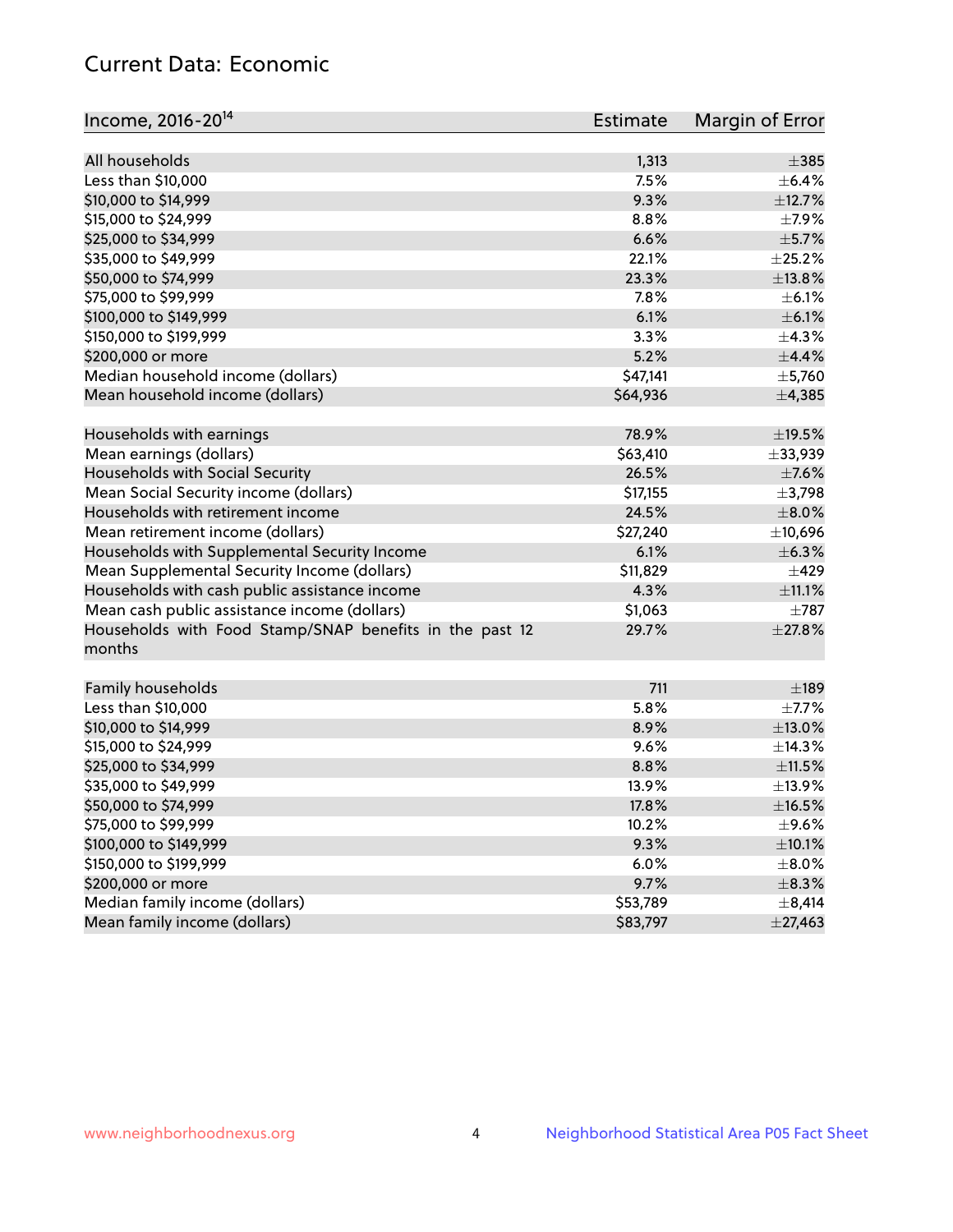# Current Data: Economic, continued...

| Income, 2016-20, continued <sup>15</sup>                                                    | <b>Estimate</b> | Margin of Error          |
|---------------------------------------------------------------------------------------------|-----------------|--------------------------|
|                                                                                             |                 |                          |
| Nonfamily households<br>Median nonfamily income (dollars)                                   | 602<br>\$37,751 | $\pm$ 375<br>$\pm$ 1,780 |
| Mean nonfamily income (dollars)                                                             |                 |                          |
|                                                                                             | \$39,255        | ±7,255                   |
| Median earnings for workers (dollars)                                                       | \$34,633        | ±2,378                   |
| Median earnings for male full-time, year-round workers<br>(dollars)                         | \$38,417        | ±1,320                   |
| Median earnings for female full-time, year-round workers<br>(dollars)                       | \$32,922        | ±3,362                   |
| Per capita income (dollars)                                                                 | \$26,899        | ±3,059                   |
| Families Below Poverty Level, 2016-20 <sup>16</sup>                                         | Estimate        | Margin of Error          |
|                                                                                             |                 |                          |
| <b>All Families</b>                                                                         | 711             | $\pm$ 189                |
| Percent below poverty                                                                       | 23.9%           | ±16.8%                   |
| Families with related children under 18 years                                               | 423             | $\pm 202$                |
| Percent below poverty                                                                       | 37.9%           | $\pm 25.1\%$             |
| Families with related children under 5 years only                                           | 69              | ±94                      |
| Percent below poverty                                                                       | 46.6%           | ±59.1%                   |
| Married couple families                                                                     | 335             | $\pm$ 138                |
| Percent below poverty                                                                       | 8.7%            | ±15.9%                   |
| Married couple families with related children under 18 years                                | 121             | $\pm$ 85                 |
| Percent below poverty                                                                       | 16.3%           | ±40.7%                   |
| Married couple families with related children under 5 years                                 | 30              | $+58$                    |
| Percent below poverty                                                                       | 65.1%           | ±114.9%                  |
|                                                                                             |                 |                          |
| Families with female householder, no spouse present                                         | 333             | $\pm$ 175                |
| Percent below poverty                                                                       | 42.2%           | ±28.2%                   |
| Families with female householder, no spouse present with<br>related children under 18 years | 275             | $\pm$ 170                |
| Percent below poverty                                                                       | 51.1%           | $+29.8%$                 |
| Families with female householder, no spouse present with                                    | 13              | $\pm$ 31                 |
| related children under 5 years                                                              |                 |                          |
| Percent below poverty                                                                       | 100.0%          | $\pm$ 332.6%             |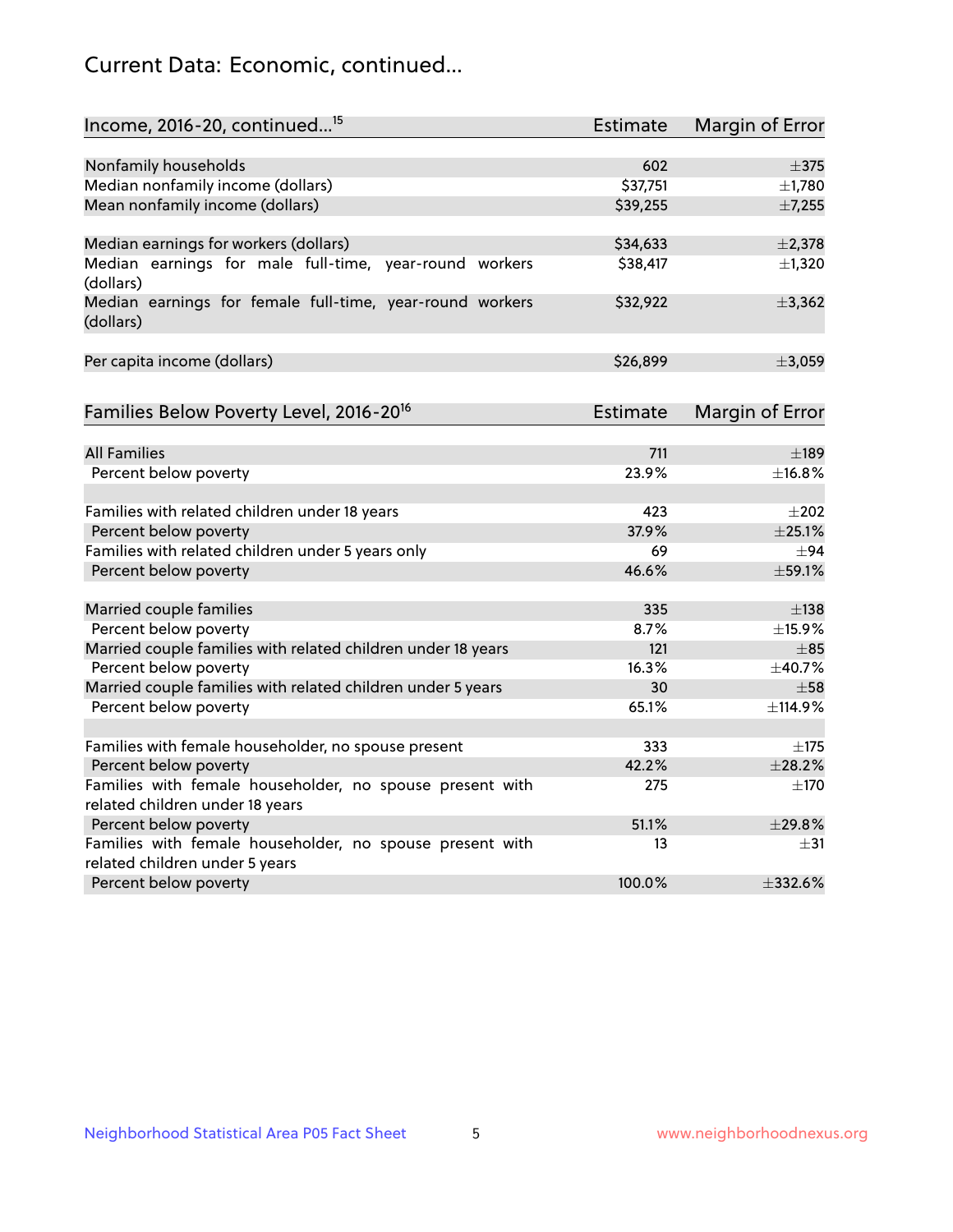# Current Data: Economic, continued...

| People Below Poverty Level, 2016-20 <sup>17</sup> | <b>Estimate</b> | Margin of Error |
|---------------------------------------------------|-----------------|-----------------|
|                                                   |                 |                 |
| Total population                                  | 3,379           | $\pm$ 877       |
| Percent below poverty                             | 26.1%           | ±19.0%          |
| Population under 18 years                         | 1,101           | $\pm$ 487       |
| Percent below poverty                             | 44.5%           | ±27.8%          |
| Population 18 years and over                      | 2,278           | $\pm$ 550       |
| Percent below poverty                             | 17.3%           | ±10.1%          |
| Population 18 to 64 years                         | 1,797           | $\pm$ 522       |
| Percent below poverty                             | 21.7%           | ±12.2%          |
| Population 65 years and over                      | 481             | ±174            |
| Percent below poverty                             | 0.6%            | $\pm$ 6.4%      |

| Poverty by Race/Ethnicity, 2016-20 <sup>18</sup> | Margin of Error<br><b>Estimate</b> |             |
|--------------------------------------------------|------------------------------------|-------------|
|                                                  |                                    |             |
| Non-Hispanic White population                    | 27                                 | $\pm$ 52    |
| Percent below poverty                            | $0.0\%$                            | ±54.9%      |
| <b>Black population</b>                          | 3,193                              | ±919        |
| Percent below poverty                            | 27.2%                              | ±19.9%      |
| Asian population                                 | 0                                  | ±15         |
| Percent below poverty                            |                                    |             |
| Hispanic or Latino population                    | 83                                 | $\pm$ 174   |
| Percent below poverty                            | $0.0\%$                            | $\pm$ 18.1% |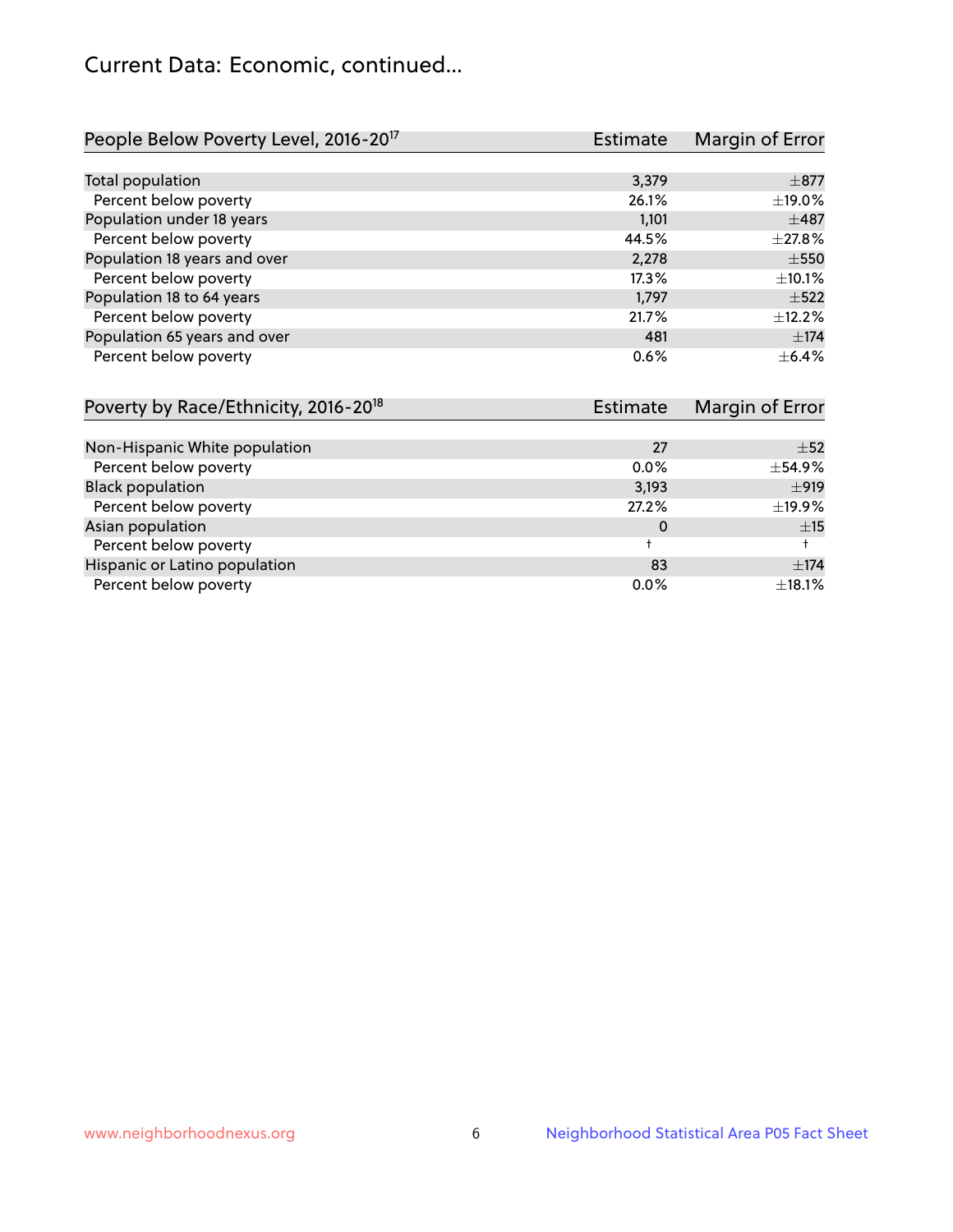# Current Data: Employment

| Employment Status, 2016-20 <sup>19</sup>                      | Estimate        | Margin of Error |
|---------------------------------------------------------------|-----------------|-----------------|
|                                                               |                 |                 |
| Population 16 years and over                                  | 2,414           | $\pm$ 522       |
| In labor force                                                | 68.0%           | $\pm$ 15.6%     |
| Civilian labor force                                          | 68.0%           | $\pm$ 15.6%     |
| Employed                                                      | 61.7%           | ±14.7%          |
| Unemployed                                                    | 6.3%            | $\pm$ 8.4%      |
| <b>Armed Forces</b>                                           | 0.0%            | $\pm 2.8\%$     |
| Not in labor force                                            | 32.0%           | $\pm$ 9.2%      |
| Civilian labor force                                          | 1,641           | $\pm$ 518       |
| <b>Unemployment Rate</b>                                      | 9.3%            | ±12.2%          |
| Females 16 years and over                                     | 1,284           | $\pm$ 297       |
| In labor force                                                | 64.5%           | ±17.9%          |
| Civilian labor force                                          | 64.5%           | ±17.9%          |
| Employed                                                      | 56.4%           | ±16.8%          |
| Own children of the householder under 6 years                 | 373             | $\pm 300$       |
| All parents in family in labor force                          | 83.4%           | ±41.9%          |
|                                                               |                 |                 |
| Own children of the householder 6 to 17 years                 | 646             | $+311$          |
| All parents in family in labor force                          | 76.2%           | $\pm$ 34.8%     |
|                                                               |                 |                 |
| Industry, 2016-20 <sup>20</sup>                               | <b>Estimate</b> | Margin of Error |
| Civilian employed population 16 years and over                | 1,488           | $\pm$ 479       |
| Agriculture, forestry, fishing and hunting, and mining        | 0.0%            | $\pm$ 1.4%      |
| Construction                                                  | 13.2%           | ±21.8%          |
| Manufacturing                                                 | 2.6%            | $\pm$ 4.9%      |
| Wholesale trade                                               | 0.6%            | $\pm1.8\%$      |
| Retail trade                                                  | 10.9%           | $\pm$ 9.0%      |
| Transportation and warehousing, and utilities                 | 10.0%           | $\pm$ 8.1%      |
| Information                                                   | 4.3%            | $\pm$ 5.5%      |
| Finance and insurance, and real estate and rental and leasing | 1.8%            | $\pm 3.0\%$     |
| Professional, scientific, and management, and administrative  | 16.4%           | $\pm$ 8.1%      |
| and waste management services                                 |                 |                 |
| Educational services, and health care and social assistance   | 17.3%           | ±12.3%          |
| Arts, entertainment, and recreation, and accommodation and    | 11.5%           | $\pm$ 7.1%      |
| food services                                                 |                 |                 |
| Other services, except public administration                  | 5.7%            | $\pm$ 6.2%      |
| Public administration                                         | 5.6%            | $\pm$ 5.0%      |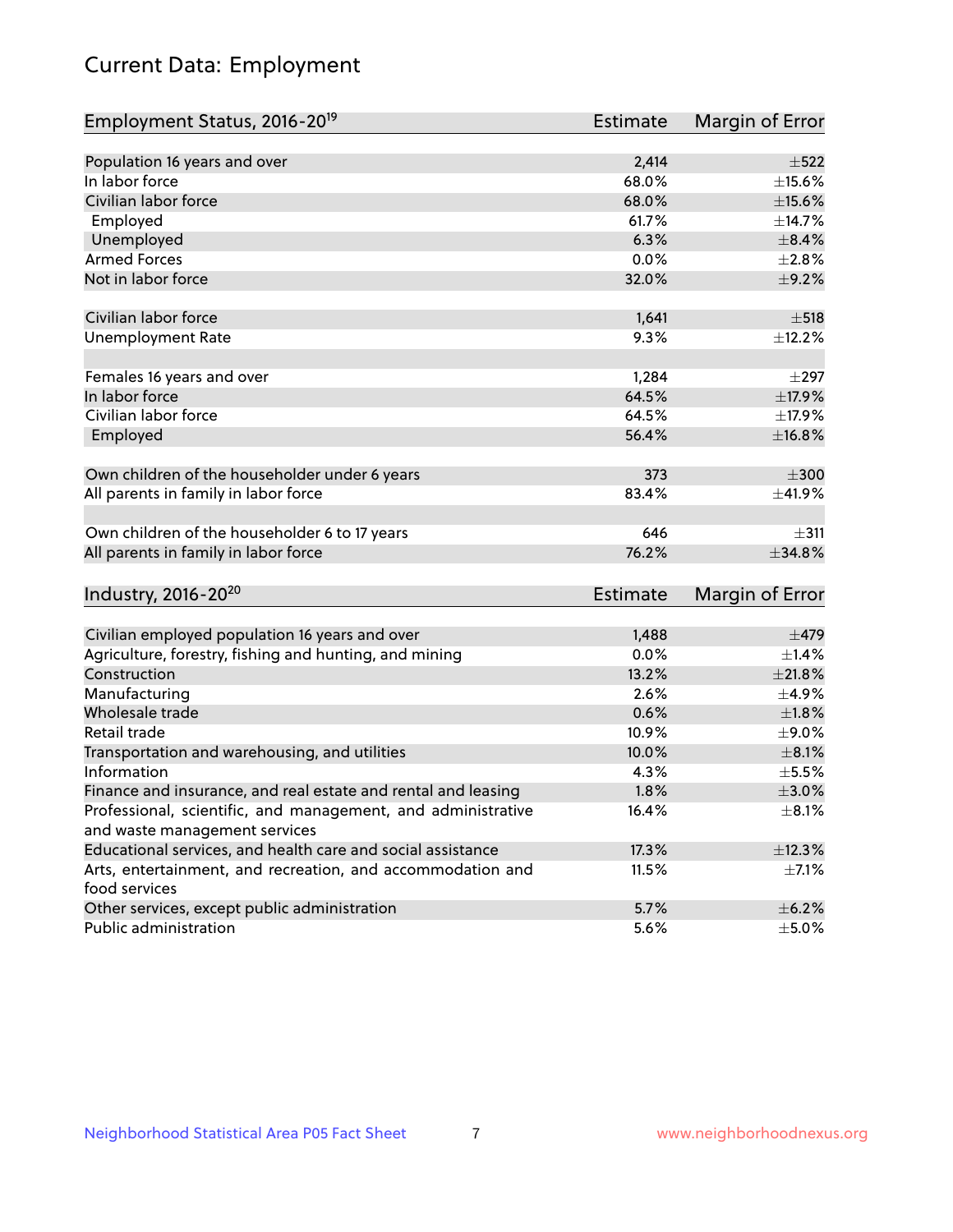# Current Data: Employment, continued...

| Occupation, 2016-20 <sup>21</sup>                                                                    | Estimate        | Margin of Error |
|------------------------------------------------------------------------------------------------------|-----------------|-----------------|
| Civilian employed population 16 years and over                                                       | 1,488           | $\pm$ 479       |
| Management, business, science, and arts occupations                                                  | 40.3%           | $\pm$ 9.4%      |
| Service occupations                                                                                  | 19.3%           | $\pm 10.1\%$    |
| Sales and office occupations                                                                         | 15.3%           | $\pm$ 8.7%      |
| Natural resources, construction, and maintenance occupations                                         | 16.3%           | $\pm 22.3\%$    |
| Production, transportation, and material moving occupations                                          | 8.9%            | $\pm$ 7.9%      |
| Class of Worker, 2016-20 <sup>22</sup>                                                               | <b>Estimate</b> | Margin of Error |
| Civilian employed population 16 years and over                                                       | 1,488           | $\pm$ 479       |
| Private wage and salary workers                                                                      | 76.6%           | ±13.8%          |
| Government workers                                                                                   | 13.8%           | $\pm$ 9.0%      |
| Self-employed in own not incorporated business workers                                               | 9.6%            | $\pm$ 7.5%      |
| Unpaid family workers                                                                                | 0.0%            | $\pm1.4\%$      |
| Job Flows, 2019 <sup>23</sup>                                                                        |                 | 2019            |
|                                                                                                      |                 |                 |
| Total Jobs in Neighborhood Statistical Area<br>Held by residents of Neighborhood Statistical Area    |                 | 207<br>0.0%     |
|                                                                                                      |                 | 100.0%          |
| Held by non-residents of Neighborhood Statistical Area                                               |                 |                 |
| Jobs by Industry Sector, 2019 <sup>24</sup>                                                          |                 | 2019            |
| Total Jobs in Neighborhood Statistical Area                                                          |                 | 207             |
| <b>Goods Producing sectors</b>                                                                       |                 | 3.9%            |
| Trade, Transportation, and Utilities sectors                                                         |                 | 9.7%            |
| All Other Services sectors                                                                           |                 | 86.5%           |
| Total Jobs in Neighborhood Statistical Area<br>held<br>by<br>Neighborhood Statistical Area residents |                 | 0               |
| <b>Goods Producing sectors</b>                                                                       |                 | t               |
| Trade, Transportation, and Utilities sectors<br>All Other Services sectors                           |                 | t<br>t          |
|                                                                                                      |                 |                 |
| Jobs by Earnings, 2019 <sup>25</sup>                                                                 |                 | 2019            |
| Total Jobs in Neighborhood Statistical Area                                                          |                 | 207             |
| Jobs with earnings \$1250/month or less                                                              |                 | 16.4%           |
| Jobs with earnings \$1251/month to \$3333/month                                                      |                 | 23.7%           |
| Jobs with earnings greater than \$3333/month                                                         |                 | 59.9%           |
| Neighborhood Statistical<br>Jobs<br>in<br>held<br>by<br>Total<br>Area                                |                 | 0               |
| Neighborhood Statistical Area residents                                                              |                 |                 |
| Jobs with earnings \$1250/month or less                                                              |                 | t               |
| Jobs with earnings \$1251/month to \$3333/month                                                      |                 | t               |
| Jobs with earnings greater than \$3333/month                                                         |                 | t               |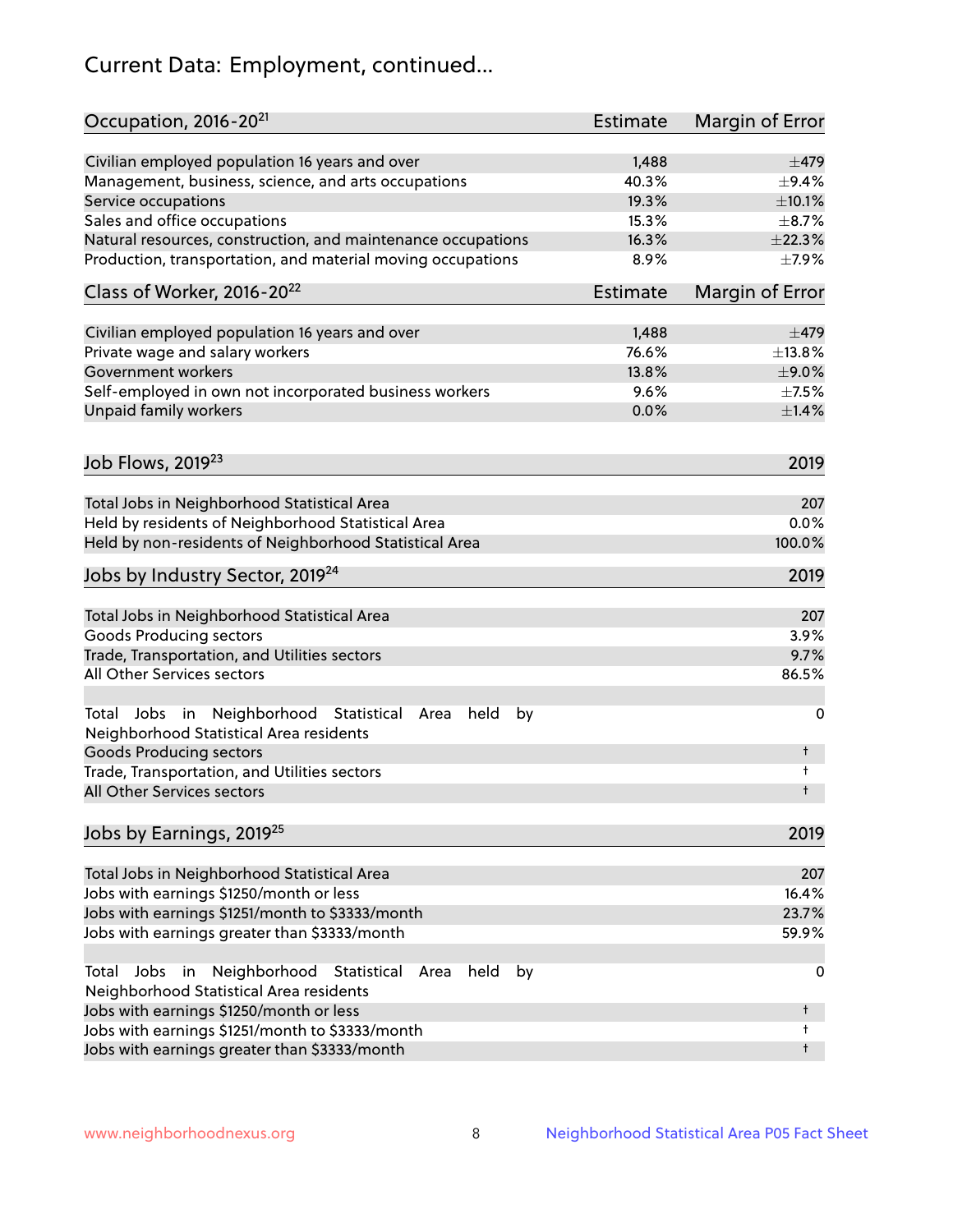# Current Data: Employment, continued...

| Jobs by Age of Worker, 2019 <sup>26</sup>                                                      | 2019  |
|------------------------------------------------------------------------------------------------|-------|
|                                                                                                |       |
| Total Jobs in Neighborhood Statistical Area                                                    | 207   |
| Jobs with workers age 29 or younger                                                            | 8.7%  |
| Jobs with workers age 30 to 54                                                                 | 68.6% |
| Jobs with workers age 55 or older                                                              | 22.7% |
|                                                                                                |       |
| Total Jobs in Neighborhood Statistical Area held by<br>Neighborhood Statistical Area residents | 0     |
| Jobs with workers age 29 or younger                                                            |       |
| Jobs with workers age 30 to 54                                                                 |       |
| Jobs with workers age 55 or older                                                              |       |

### Current Data: Education

| School Enrollment, 2016-20 <sup>27</sup>       | Estimate | Margin of Error |
|------------------------------------------------|----------|-----------------|
|                                                |          |                 |
| Population 3 years and over enrolled in school | 867      | $\pm 450$       |
| Nursery school, preschool                      | 5.4%     | $\pm$ 9.9%      |
| Kindergarten                                   | 10.9%    | ±12.4%          |
| Elementary school (grades 1-8)                 | 57.5%    | ±32.1%          |
| High school (grades 9-12)                      | 21.2%    | $\pm 20.7\%$    |
| College or graduate school                     | 5.0%     | $\pm$ 8.6%      |

| Educational Attainment, 2016-20 <sup>28</sup> | <b>Estimate</b> | Margin of Error |
|-----------------------------------------------|-----------------|-----------------|
|                                               |                 |                 |
| Population 25 years and over                  | 2,202           | $\pm$ 492       |
| Less than 9th grade                           | 0.1%            | $\pm 1.9\%$     |
| 9th to 12th grade, no diploma                 | 6.8%            | $\pm$ 5.6%      |
| High school graduate (includes equivalency)   | 33.0%           | $\pm$ 16.0%     |
| Some college, no degree                       | 18.4%           | $\pm$ 9.8%      |
| Associate's degree                            | 5.6%            | $\pm$ 7.4%      |
| Bachelor's degree                             | 19.4%           | $\pm$ 7.4%      |
| Graduate or professional degree               | 16.7%           | $\pm$ 6.9%      |
|                                               |                 |                 |
| Percent high school graduate or higher        | 93.0%           | $\pm$ 13.6%     |
| Percent bachelor's degree or higher           | 36.1%           | $\pm$ 8.4%      |
|                                               |                 |                 |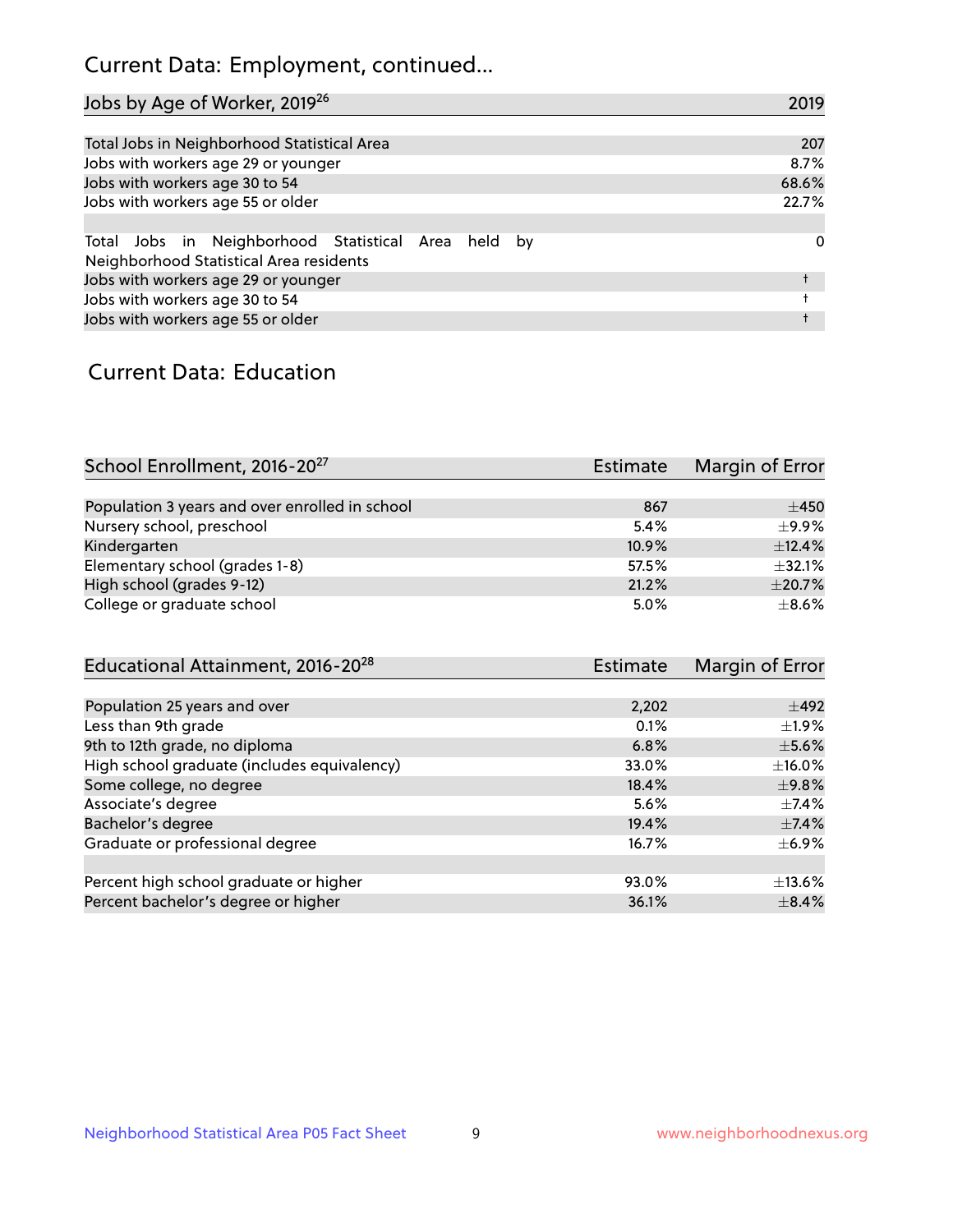# Current Data: Housing

| Households by Type, 2016-20 <sup>29</sup>            | <b>Estimate</b> | Margin of Error |
|------------------------------------------------------|-----------------|-----------------|
|                                                      |                 |                 |
| <b>Total households</b>                              | 1,313           | $\pm$ 385       |
| Family households (families)                         | 54.2%           | $\pm 21.4\%$    |
| With own children under 18 years                     | 29.2%           | ±10.9%          |
| Married-couple family                                | 25.5%           | $\pm$ 6.6%      |
| With own children of the householder under 18 years  | 9.1%            | $\pm$ 5.9%      |
| Male householder, no spouse present, family          | 3.3%            | $\pm$ 5.7%      |
| With own children of the householder under 18 years  | 2.0%            | $\pm$ 5.0%      |
| Female householder, no spouse present, family        | 25.4%           | $\pm$ 9.5%      |
| With own children of the householder under 18 years  | 18.0%           | ±9.8%           |
| Nonfamily households                                 | 45.8%           | ±25.2%          |
| Householder living alone                             | 40.8%           | $\pm 27.5\%$    |
| 65 years and over                                    | 7.8%            | $\pm$ 5.1%      |
|                                                      |                 |                 |
| Households with one or more people under 18 years    | 32.2%           | ±10.1%          |
| Households with one or more people 65 years and over | 25.5%           | $\pm 3.6\%$     |
| Average household size                               | 2.58            | ±1.01           |
| Average family size                                  | 3.62            |                 |
|                                                      |                 | $\pm$ 0.80      |
| Housing Occupancy, 2016-20 <sup>30</sup>             | <b>Estimate</b> | Margin of Error |
| Total housing units                                  | 1,453           | $\pm$ 377       |
| Occupied housing units                               | 90.4%           | ±12.3%          |
| Vacant housing units                                 | 9.6%            | $\pm$ 7.5%      |
|                                                      |                 |                 |
| Homeowner vacancy rate                               | 2.7             | $\pm$ 6.8       |
| Rental vacancy rate                                  | 9.9             | $\pm$ 9.9       |
| Units in Structure, 2016-20 <sup>31</sup>            | <b>Estimate</b> | Margin of Error |
|                                                      |                 |                 |
| Total housing units                                  | 1,453           | $\pm$ 377       |
| 1-unit, detached                                     | 48.6%           | $\pm$ 7.7%      |
| 1-unit, attached                                     | 3.8%            | $\pm 3.5\%$     |
| 2 units                                              | 2.1%            | $\pm$ 4.9%      |
| 3 or 4 units                                         | 14.8%           | ±21.2%          |
| 5 to 9 units                                         | 10.3%           | $\pm$ 6.1%      |
| 10 to 19 units                                       | 10.0%           | ±7.3%           |
| 20 or more units                                     | 8.7%            | ±6.7%           |
| Mobile home                                          | 1.7%            | $\pm 4.1\%$     |
| Boat, RV, van, etc.                                  | $0.0\%$         | $\pm 1.0\%$     |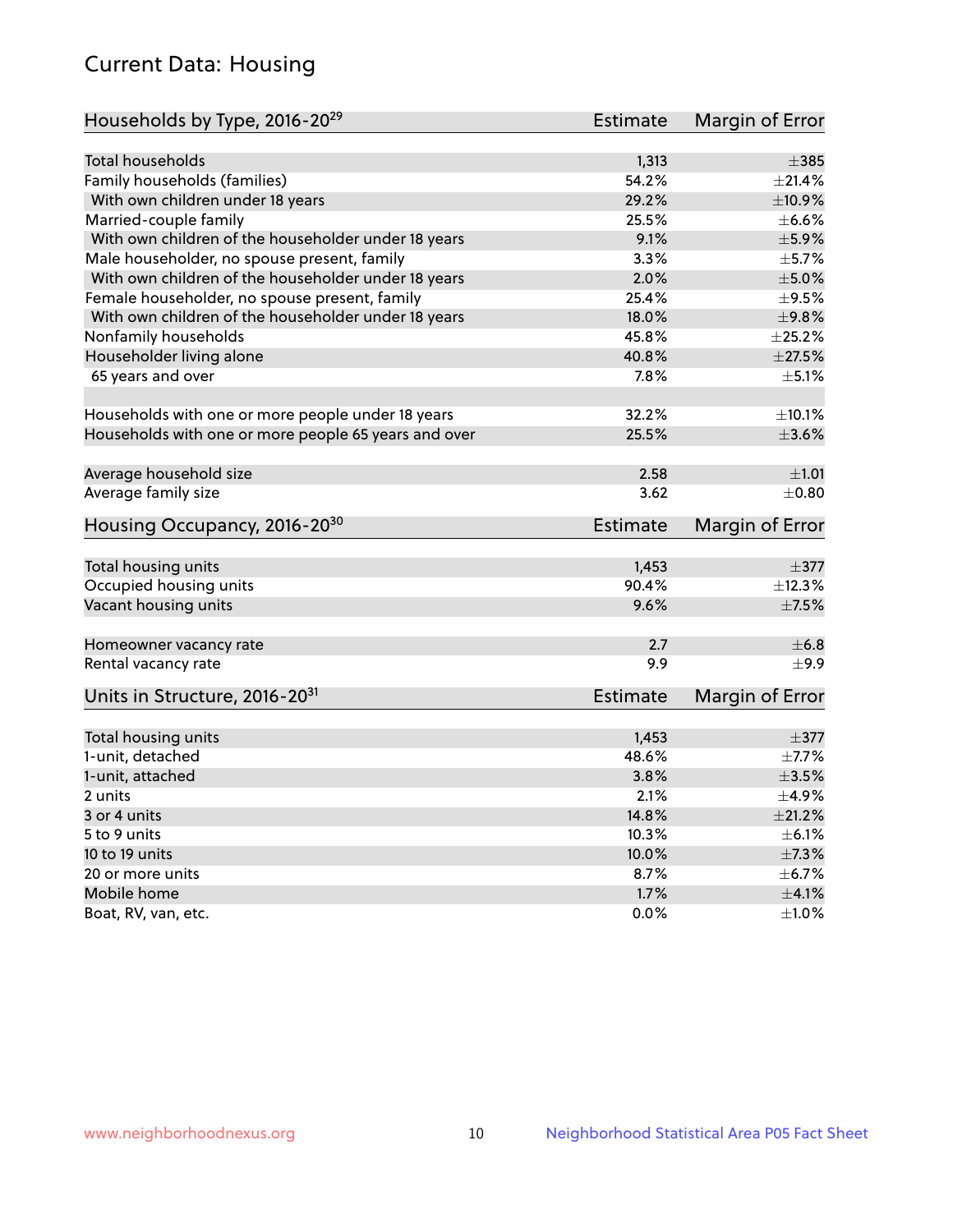# Current Data: Housing, continued...

| Year Structure Built, 2016-20 <sup>32</sup>    | <b>Estimate</b> | Margin of Error |
|------------------------------------------------|-----------------|-----------------|
| Total housing units                            | 1,453           | $\pm$ 377       |
| Built 2014 or later                            | 2.6%            | ±4.8%           |
| Built 2010 to 2013                             | 0.0%            | $\pm1.0\%$      |
| Built 2000 to 2009                             | 26.4%           | $\pm$ 8.9%      |
| Built 1990 to 1999                             | 21.5%           | $\pm$ 8.9%      |
| Built 1980 to 1989                             | 8.3%            | $\pm$ 5.5%      |
| Built 1970 to 1979                             | 15.2%           | ±12.4%          |
| Built 1960 to 1969                             | 19.9%           | $\pm 22.5\%$    |
| Built 1950 to 1959                             | 5.8%            | $\pm$ 6.2%      |
| Built 1940 to 1949                             | 0.1%            | $\pm 1.1\%$     |
| Built 1939 or earlier                          | 0.0%            | $\pm1.0\%$      |
| Housing Tenure, 2016-2033                      | <b>Estimate</b> | Margin of Error |
| Occupied housing units                         | 1,313           | $\pm 385$       |
| Owner-occupied                                 | 43.8%           | ±16.7%          |
| Renter-occupied                                | 56.2%           | ±24.7%          |
|                                                |                 |                 |
| Average household size of owner-occupied unit  | 2.77            | $\pm$ 0.35      |
| Average household size of renter-occupied unit | 2.43            | ±1.71           |
| Residence 1 Year Ago, 2016-20 <sup>34</sup>    | <b>Estimate</b> | Margin of Error |
| Population 1 year and over                     | 3,309           | $\pm 838$       |
| Same house                                     | 86.5%           | $\pm$ 15.6%     |
| Different house in the U.S.                    | 13.4%           | $\pm$ 8.2%      |
| Same county                                    | 7.7%            | $\pm$ 6.4%      |
| Different county                               | 5.7%            | $\pm$ 5.5%      |
| Same state                                     | 3.9%            | $\pm$ 4.7%      |
| Different state                                | 1.7%            | $\pm$ 3.1%      |
| Abroad                                         | 0.1%            | $\pm$ 0.5%      |
| Value of Housing Unit, 2016-20 <sup>35</sup>   | <b>Estimate</b> | Margin of Error |
| Owner-occupied units                           | 575             | $\pm$ 140       |
| Less than \$50,000                             | 5.4%            | ±10.4%          |
| \$50,000 to \$99,999                           | 12.6%           | $\pm 10.5\%$    |
| \$100,000 to \$149,999                         | 6.6%            | $\pm$ 8.6%      |
| \$150,000 to \$199,999                         | 20.8%           | ±17.0%          |
| \$200,000 to \$299,999                         | 35.4%           | ±18.7%          |
| \$300,000 to \$499,999                         | 15.2%           | ±13.9%          |
| \$500,000 to \$999,999                         | 3.9%            | $\pm$ 6.9%      |
| \$1,000,000 or more                            | 0.0%            | $\pm 4.5\%$     |
| Mortgage Status, 2016-20 <sup>36</sup>         | <b>Estimate</b> | Margin of Error |
|                                                |                 |                 |
| Owner-occupied units                           | 575             | $\pm$ 140       |
| Housing units with a mortgage                  | 79.9%           | ±12.9%          |
| Housing units without a mortgage               | 20.1%           | $\pm$ 15.1%     |

Neighborhood Statistical Area P05 Fact Sheet 11 11 www.neighborhoodnexus.org

Housing units without a mortgage 20.1%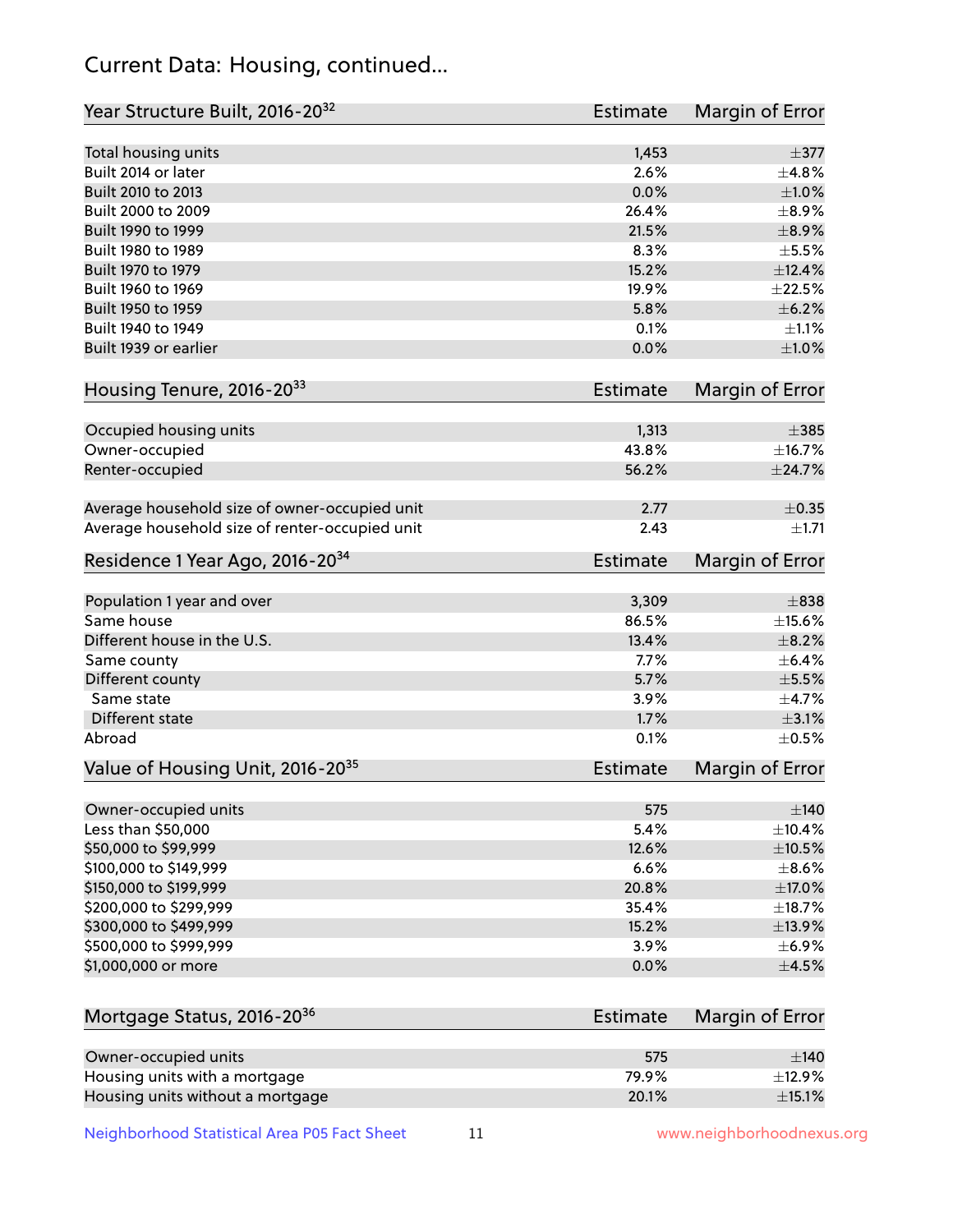# Current Data: Housing, continued...

| Selected Monthly Owner Costs, 2016-20 <sup>37</sup> | <b>Estimate</b> | Margin of Error |
|-----------------------------------------------------|-----------------|-----------------|
|                                                     |                 |                 |
| Housing units with a mortgage                       | 460             | ±134            |
| Less than \$300                                     | 0.7%            | $\pm$ 5.0%      |
| \$300 to \$499                                      | 0.0%            | $\pm 4.6\%$     |
| \$500 to \$999                                      | 19.3%           | ±17.4%          |
| \$1,000 to \$1,499                                  | 36.3%           | $\pm$ 18.5%     |
| \$1,500 to \$1,999                                  | 14.2%           | ±14.1%          |
| \$2,000 to \$2,999                                  | 23.6%           | ±19.8%          |
| \$3,000 or more                                     | 5.9%            | $\pm$ 9.2%      |
|                                                     |                 |                 |
| Median (dollars)                                    | \$1,389         | ±170            |
|                                                     |                 |                 |
| Housing units without a mortgage                    | 115             | $\pm 92$        |
| Less than \$150                                     | 0.0%            | ±18.3%          |
| \$150 to \$249                                      | 5.4%            | $\pm 20.5\%$    |
| \$250 to \$349                                      | 0.0%            | ±18.3%          |
| \$350 to \$499                                      | 36.9%           | ±29.8%          |
| \$500 to \$699                                      | 23.1%           | ±27.8%          |
| \$700 or more                                       | 34.6%           | ± 64.7%         |
|                                                     |                 |                 |
| Median (dollars)                                    | \$618           | $\pm$ 118       |

| Selected Monthly Owner Costs as a Percentage of | <b>Estimate</b> | Margin of Error |
|-------------------------------------------------|-----------------|-----------------|
| Household Income, 2016-20 <sup>38</sup>         |                 |                 |
|                                                 |                 |                 |
| Housing units with a mortgage <sup>39</sup>     | 439             | $\pm$ 180       |
| Less than 20.0 percent                          | 49.0%           | $\pm 20.3\%$    |
| 20.0 to 24.9 percent                            | 13.5%           | $\pm$ 16.1%     |
| 25.0 to 29.9 percent                            | 7.9%            | $\pm$ 12.8%     |
| 30.0 to 34.9 percent                            | 10.1%           | ±10.9%          |
| 35.0 percent or more                            | 19.4%           | $\pm$ 14.1%     |
|                                                 |                 |                 |
| Housing units without a mortgage <sup>40</sup>  | 96              | $\pm$ 87        |
| Less than 10.0 percent                          | 34.5%           | $\pm$ 30.4%     |
| 10.0 to 14.9 percent                            | 2.3%            | $\pm$ 15.7%     |
| 15.0 to 19.9 percent                            | 40.7%           | $\pm$ 50.5%     |
| 20.0 to 24.9 percent                            | 6.5%            | $\pm 20.6\%$    |
| 25.0 to 29.9 percent                            | 3.3%            | ±17.9%          |
| 30.0 to 34.9 percent                            | 4.0%            | $\pm$ 18.5%     |
| 35.0 percent or more                            | 8.7%            | $\pm$ 31.1%     |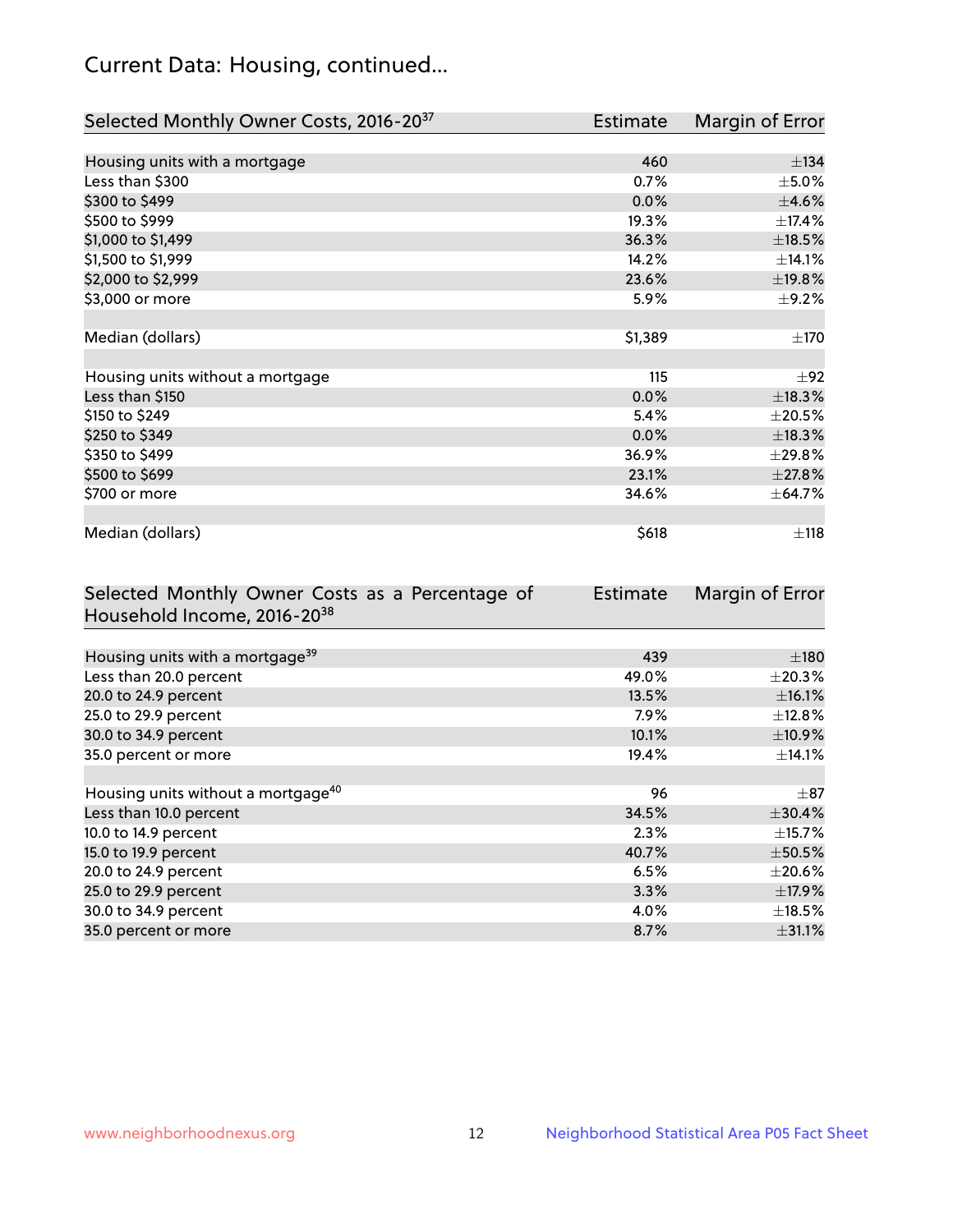# Current Data: Housing, continued...

| Gross Rent, 2016-20 <sup>41</sup>               | <b>Estimate</b> | Margin of Error |
|-------------------------------------------------|-----------------|-----------------|
|                                                 |                 |                 |
| Occupied units paying rent                      | 725             | $\pm$ 389       |
| Less than \$200                                 | 0.0%            | $\pm 3.6\%$     |
| \$200 to \$499                                  | 11.2%           | ±12.8%          |
| \$500 to \$749                                  | 10.4%           | ±13.5%          |
| \$750 to \$999                                  | 17.8%           | ±12.1%          |
| \$1,000 to \$1,499                              | 55.2%           | ±39.7%          |
| \$1,500 to \$1,999                              | 5.4%            | $\pm$ 10.2%     |
| \$2,000 or more                                 | 0.0%            | $\pm$ 4.1%      |
| Median (dollars)                                | \$1,066         | $\pm$ 52        |
|                                                 |                 |                 |
| No rent paid                                    | 13              | $\pm 26$        |
|                                                 |                 |                 |
| Gross Rent as a Percentage of Household Income, | <b>Estimate</b> | Margin of Error |
| $2016 - 20^{42}$                                |                 |                 |
|                                                 |                 |                 |
| Occupied units paying rent <sup>43</sup>        | 714             | ±411            |
| Less than 15.0 percent                          | 3.8%            | $\pm$ 5.5%      |
| 15.0 to 19.9 percent                            | 8.7%            | $\pm 10.6\%$    |
| 20.0 to 24.9 percent                            | 17.2%           | $\pm$ 10.0%     |
| 25.0 to 29.9 percent                            | 14.6%           | ±14.2%          |
| 30.0 to 34.9 percent                            | 9.5%            | ±12.2%          |
| 35.0 percent or more                            | 46.1%           | ±42.3%          |

# Current Data: Transportation

| Commuting to Work, 2016-20 <sup>44</sup>  | <b>Estimate</b> | Margin of Error |
|-------------------------------------------|-----------------|-----------------|
|                                           |                 |                 |
| Workers 16 years and over                 | 1,451           | ±441            |
| Car, truck, or van - drove alone          | 70.1%           | $\pm 25.8\%$    |
| Car, truck, or van - carpooled            | 8.3%            | $\pm$ 8.7%      |
| Public transportation (excluding taxicab) | $8.3\%$         | $\pm$ 8.0%      |
| Walked                                    | 1.8%            | $\pm$ 3.4%      |
| Other means                               | 0.6%            | $\pm 1.6\%$     |
| Worked at home                            | 11.0%           | $\pm$ 7.7%      |
|                                           |                 |                 |
| Mean travel time to work (minutes)        | 28.8            | $\pm$ 5.8       |

| Access to a Vehicle, 2016-20 <sup>45</sup> | <b>Estimate</b> | Margin of Error |
|--------------------------------------------|-----------------|-----------------|
|                                            |                 |                 |
| Occupied housing units                     | 1,313           | $\pm$ 385       |
| No vehicles available                      | 8.6%            | $+12.3%$        |
| 1 vehicle available                        | 51.3%           | $\pm 23.5\%$    |
| 2 vehicles available                       | 27.7%           | $+10.3%$        |
| 3 or more vehicles available               | 12.4%           | $+7.9%$         |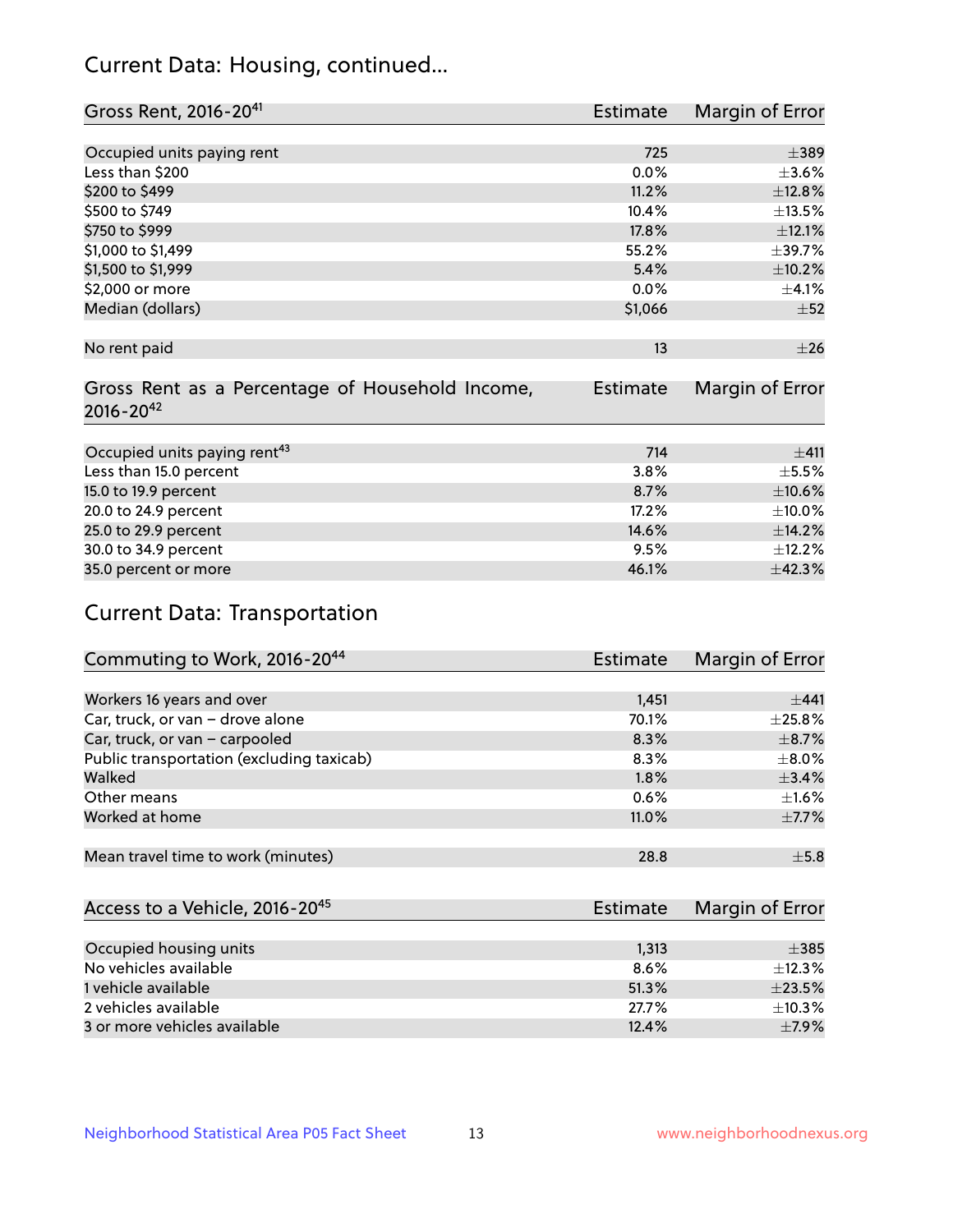# Current Data: Health

| Health Insurance coverage, 2016-2046                    | <b>Estimate</b> | Margin of Error |
|---------------------------------------------------------|-----------------|-----------------|
|                                                         |                 |                 |
| Civilian Noninstitutionalized Population                | 3,387           | $\pm$ 882       |
| With health insurance coverage                          | 91.2%           | ±33.4%          |
| With private health insurance coverage                  | 49.5%           | $\pm$ 7.8%      |
| With public health coverage                             | 51.0%           | ±14.5%          |
| No health insurance coverage                            | 8.8%            | ±6.8%           |
| Civilian Noninstitutionalized Population Under 19 years | 1,109           | ±1,109          |
| No health insurance coverage                            | 4.7%            | $\pm$ 5.9%      |
|                                                         |                 |                 |
| Civilian Noninstitutionalized Population 19 to 64 years | 1,797           | $\pm$ 514       |
| In labor force:                                         | 1,477           | $\pm 490$       |
| Employed:                                               | 1,358           | $\pm$ 445       |
| With health insurance coverage                          | 88.7%           | ±13.6%          |
| With private health insurance coverage                  | 80.6%           | ±18.0%          |
| With public coverage                                    | 10.6%           | $\pm$ 8.1%      |
| No health insurance coverage                            | 11.3%           | ±10.9%          |
|                                                         |                 |                 |
| Unemployed:                                             | 120             | $+445$          |
| With health insurance coverage                          | 60.8%           | ±11.5%          |
| With private health insurance coverage                  | 17.8%           | ±15.2%          |
| With public coverage                                    | 43.0%           | $\pm$ 55.3%     |
| No health insurance coverage                            | 39.2%           | ±103.0%         |
|                                                         |                 |                 |
| Not in labor force:                                     | 320             | $\pm 229$       |
| With health insurance coverage                          | 85.2%           | ±30.6%          |
| With private health insurance coverage                  | 34.6%           | $\pm$ 35.8%     |
| With public coverage                                    | 55.1%           | ±38.7%          |
| No health insurance coverage                            | 14.8%           | $\pm$ 16.1%     |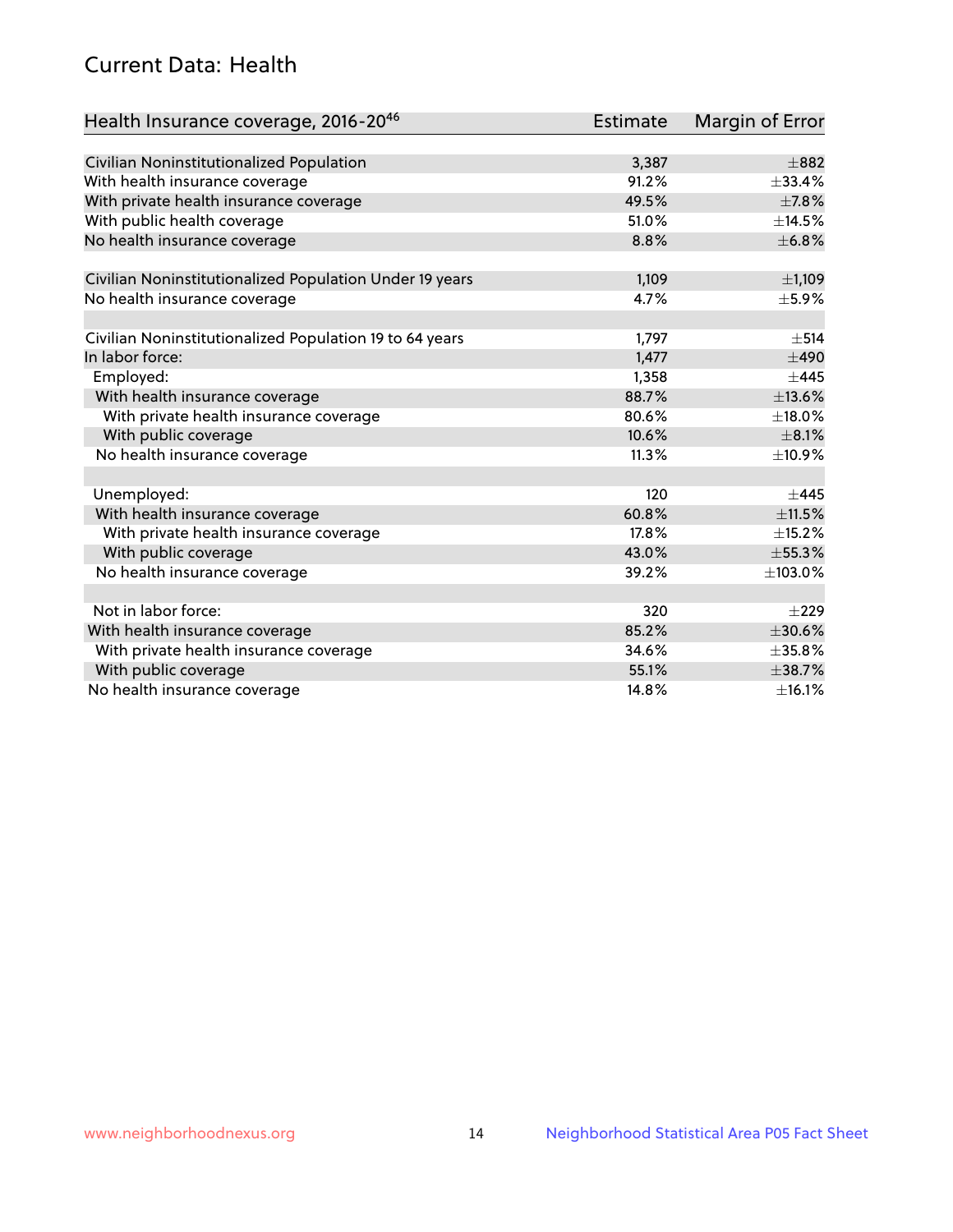#### Notes:

- 1. Source: U.S. Census Bureau, Decennial Census 2000, SF1 tables P8, P12; American Community Survey, tables B01001, B03002
- 2. This category includes Pacific Islanders, Native Americans and Alaska Natives, people who identify as some other race, and those who identify as bi/multi racial.
- 3. Source: U.S. Census Bureau, Decennial Census 2000, SF1 tables P15, P16, P18, P19; American Community Survey, tables B11001, B11005, B11003
- 4. Source: U.S. Census Bureau, Decennial Census 2000, SF3 table P37; American Community Survey, table B15002
- 5. Source: U.S. Census Bureau, Longitudinal Employer-Household Dynamics Residential Area Characteristics, Table JT01 (Primary Jobs); Workplace Area Characteristics, Table JT00 (All Jobs)
- 6. Source: U.S. Census Bureau, Decennial Census 2000, SF3 tables P52, P87; American Community Survey, tables B19001, B17001
- 7. Source: U.S. Census Bureau, Decennial Census 2000, SF1 tables H3, H4; American Community Survey, tables B25002, B25009
- 8. Source: U.S. Census Bureau, Decennial Census 2000, SF3 table H44; American Community Survey, tables B25044
- 9. Source: Atlanta Police Department, COBRA; U.S. Census Bureau, American Community Survey, table B01001
- 10. Source: U.S. Census Bureau, American Community Survey, table B01001
- 11. Source: U.S. Census Bureau, American Community Survey, table B03002
- 12. Source: U.S. Census Bureau, American Community Survey, table B05002
- 13. Source: U.S. Census Bureau, American Community Survey, table B05003
- 14. Source: U.S. Census Bureau, American Community Survey, tables B19001, B19025, B19051, B19061, B19055, B19065, B19059, B19069, B19056, B19066, B19057, B19067, B22001, B19101, B19127
- 15. Source: U.S. Census Bureau, American Community Survey, tables B19201, B19214, B20017, B19313
- 16. Source: U.S. Census Bureau, American Community Survey, table B17010
- 17. Source: U.S. Census Bureau, American Community Survey, tables B17001, B17006, B17021, B17007. Table totals may be lower than the total population, as they are based on the population for whom poverty status is determined.
- 18. Source: U.S. Census Bureau, American Community Survey, B17001H, B17001B, B17001D, B17001I. Table totals may be lower than the total population, as they are based on the population for whom poverty status is determined.
- 19. Source: U.S. Census Bureau, American Community Survey, tables B23001, B23008
- 20. Source: U.S. Census Bureau, American Community Survey, table C24030
- 21. Source: U.S. Census Bureau, American Community Survey, table C24010
- 22. Source: U.S. Census Bureau, American Community Survey, table B24080
- 23. Source: U.S. Census Bureau, Longitudinal Employer-Household Dynamics Origin-Destination Data, Tables JT00 Main and JT00 Aux
- 24. Source: U.S. Census Bureau, Longitudinal Employer-Household Dynamics Origin-Destination Data, Tables JT00 Main and JT00 Aux
- 25. Source: U.S. Census Bureau, Longitudinal Employer-Household Dynamics Origin-Destination Data, Tables JT00 Main and JT00 Aux
- 26. Source: U.S. Census Bureau, Longitudinal Employer-Household Dynamics Origin-Destination Data, Tables JT00 Main and JT00 Aux
- 27. Source: U.S. Census Bureau, American Community Survey, table B14001
- 28. Source: U.S. Census Bureau, American Community Survey, table B15002
- 29. Source: U.S. Census Bureau, American Community Survey, tables B11001, B11003, B11007, B11005, B09019
- 30. Source: U.S. Census Bureau, American Community Survey, tables B25002, B25003, B25004
- 31. Source: U.S. Census Bureau, American Community Survey, table B25024
- 32. Source: U.S. Census Bureau, American Community Survey, table B25034
- 33. Source: U.S. Census Bureau, American Community Survey, tables B25009, B25008, B25003
- 34. Source: U.S. Census Bureau, American Community Survey, table B07003
- 35. Source: U.S. Census Bureau, American Community Survey, table B25075. This value is self-reported and may differ from home values as determined by the County Tax Assessor.
- 36. Source: U.S. Census Bureau, American Community Survey, table B25081
- 37. Source: U.S. Census Bureau, American Community Survey, table B25087
- 38. Source: U.S. Census Bureau, American Community Survey, table B25091
- 39. Excludes units where Selected Monthly Owner Costs as a Percentage of Income cannot be computed.
- 40. Excludes units where Selected Monthly Owner Costs as a Percentage of Income cannot be computed.
- 41. Source: U.S. Census Bureau, American Community Survey, table B25063
- 42. Source: U.S. Census Bureau, American Community Survey, table B25070
- 43. Excludes units where Gross Rent as a Percentage of Income cannot be computed.
- 44. Source: U.S. Census Bureau, American Community Survey, tables B08101, B08013
- 45. Source: U.S. Census Bureau, American Community Survey, table B25044
- 46. Source: U.S. Census Bureau, American Community Survey, tables B18135, B27011

The dagger (†) symbol denotes values that cannot be computed.